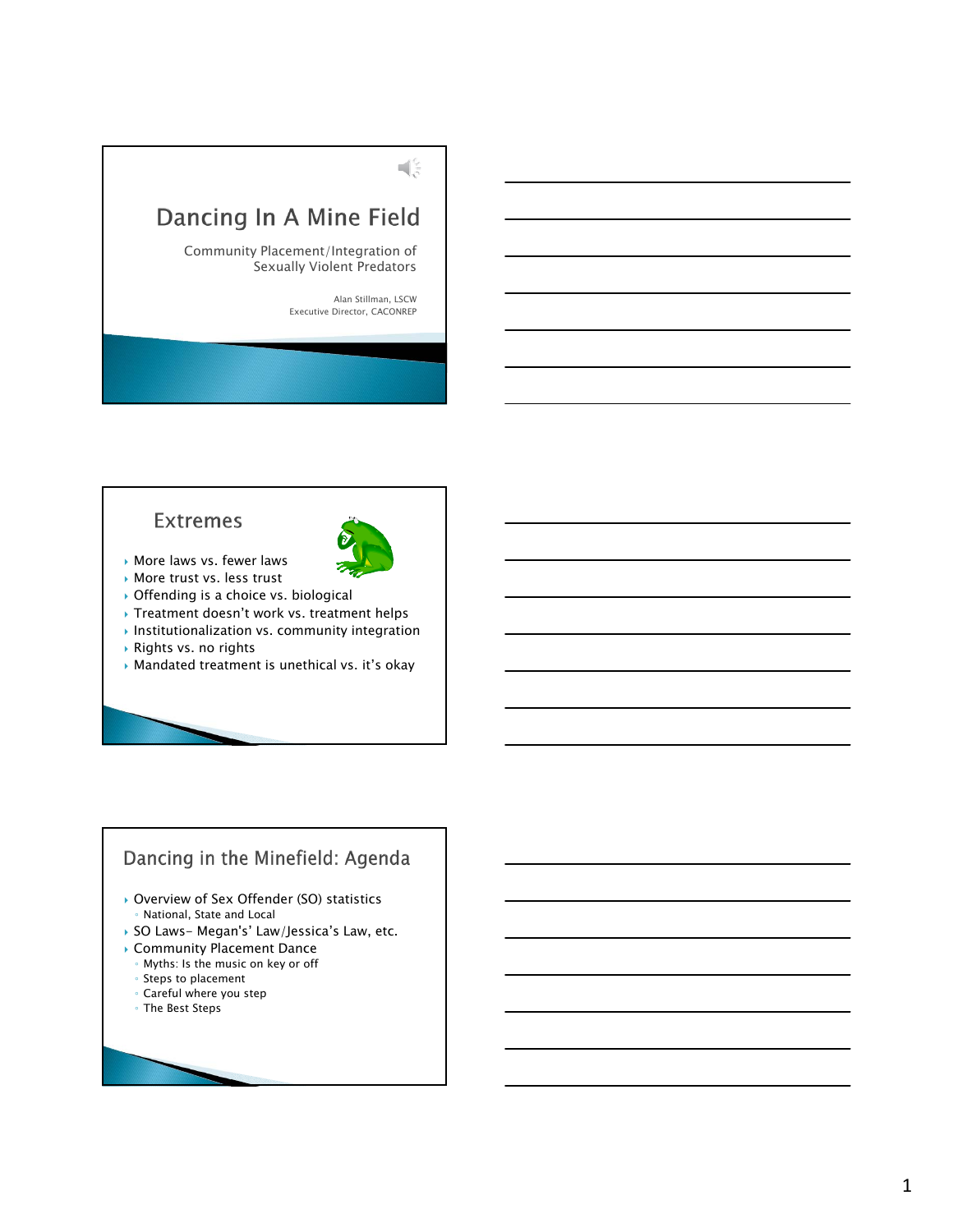

# Agenda continued

- Some concepts to consider: ◦ Extremism
	- Appearance or Substance
	- Caution, Confirm, Confront (3Cs)
	- Collaboration ( Containment Model)
	- Evidence-Based Treatment
	- Neurobiology
- Questions/Answers

## **Current Statistics**

- $\triangleright$  Nationally 1,538,854 individuals incarcerated in Federal an State prisons
- ▶ Nationally 747,408 registered SOs
- ▶ Community Supervised SOs=265,000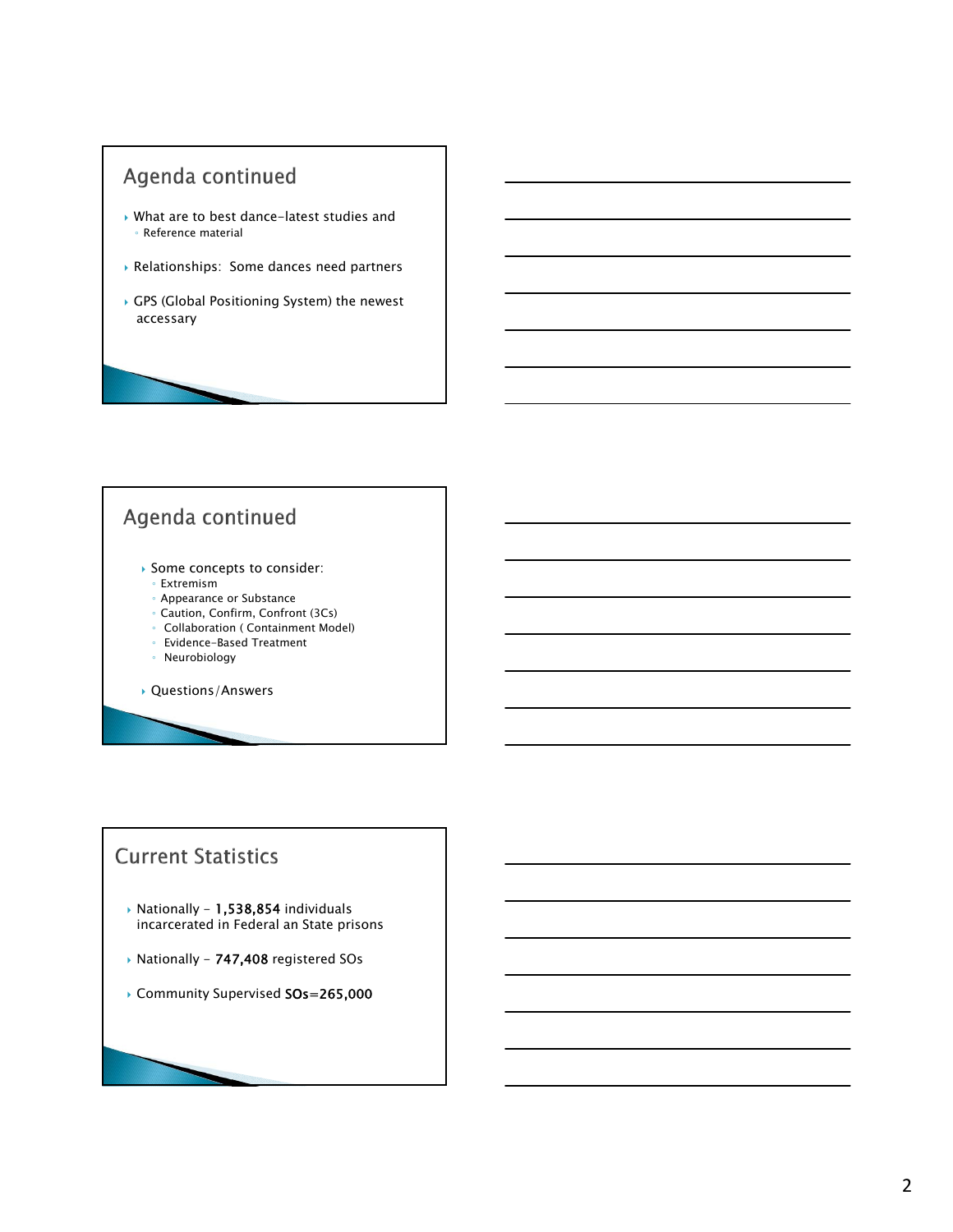



- ▶ CA has more registered SOs than any other state: 90,000
- Approximately 22,500 adult SOs in CA prisons
- Approximately 21,000 adult SOs on probation/parole in CA

# **CA\CONREP Statistics**

#### In ten years, 25 SVPs released to CA\CONREP

- >10 clients currently reside in CA
- $>$  7 clients have graduated successfully
- >7 clients have been revoked for violations of their terms/conditions
- $\geq 1$  client died from cancer after only 6 weeks
- $\triangleright$ In ten years, no new offenses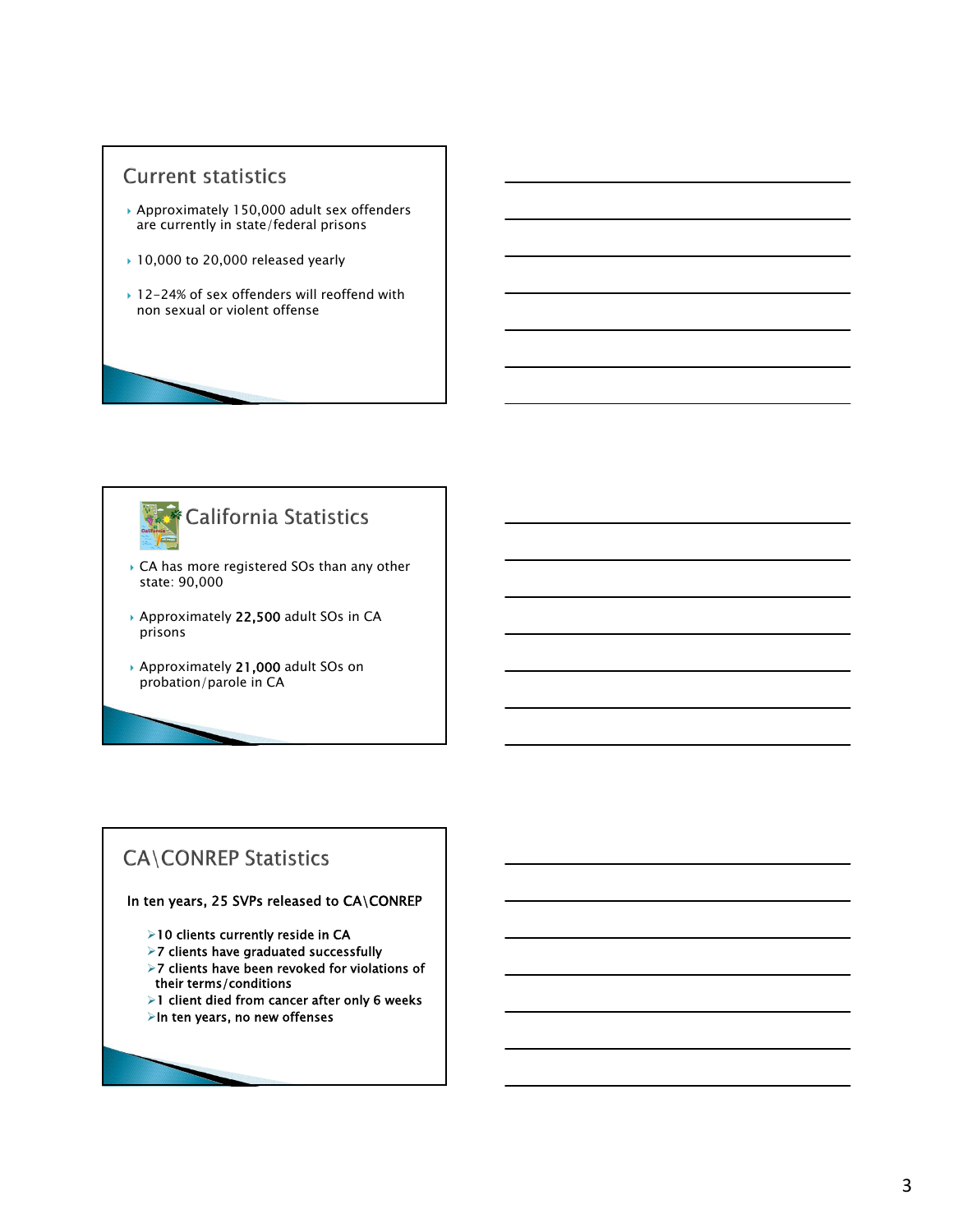## **Myths**

- The further away from communities the placement is, the better
- ▶ Treatment services do not help the client, the client can't get better
- $\rightarrow$  Keep the client tied up in court—prolong the process as much as possible

# Myths continued

- Community notification and housing restrictions equal a safer community
- ▶ If a sex offender is talking...he's lying
- Most sex offenders are pedophiles
- Most sex offenders are strangers

# Identifying the Mine Field



The Court orders the SVP placed:

- What is the 'County of domicile ?'
- Where in that area can the client legally reside?
- $\rightarrow$  How long will it take to identify a location and someone who agrees to rent to an SO?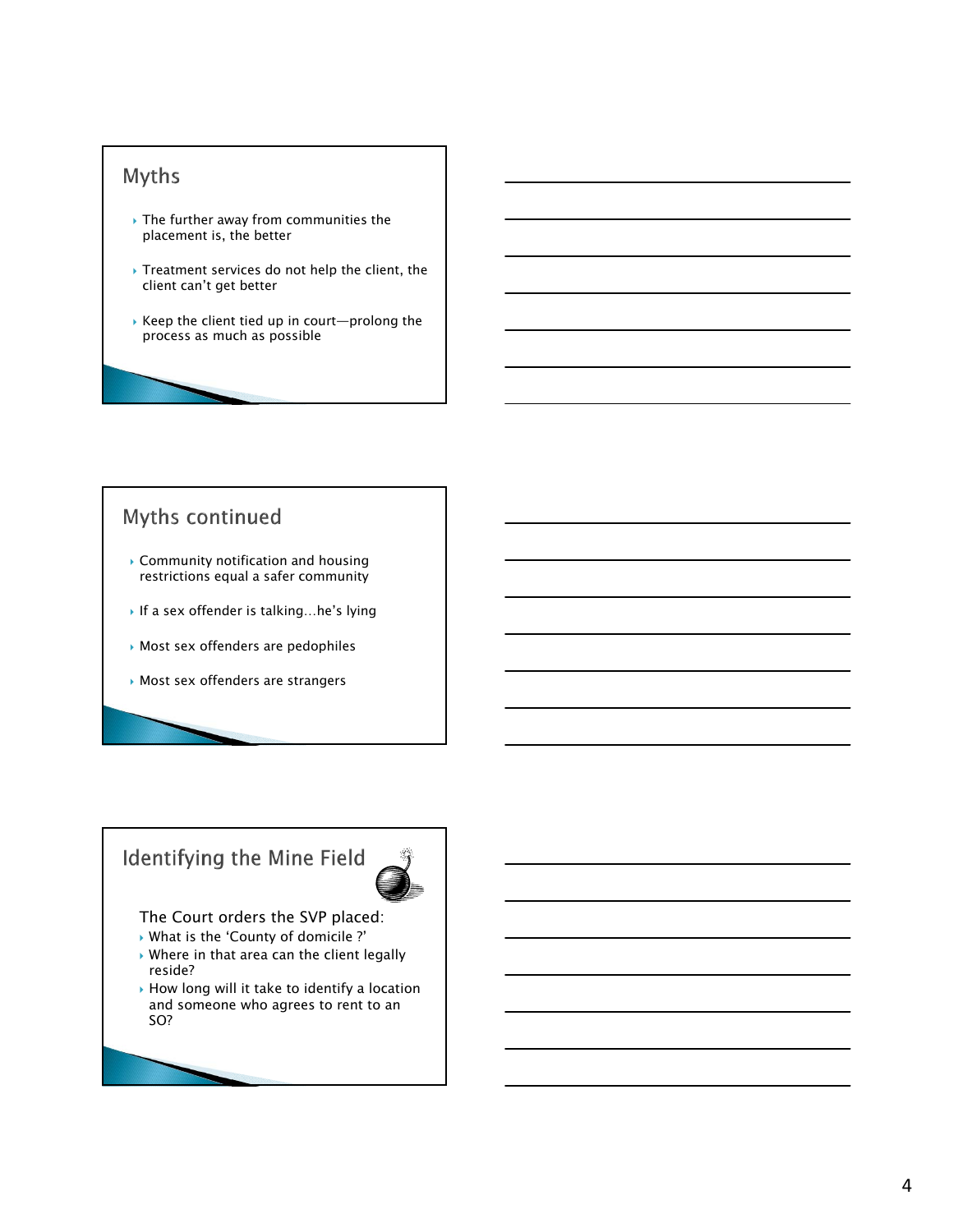# Identifying the Mine Field Cont.

- ▶ Conditional or Unconditional Release
- Community response
- Local Law Enforcements' role
- Political considerations
- What constitutes successful placement?
- What does it take for the client to be successful?

## Surviving the Mine Field-Best Dance Steps

- Emotional stability
- Cognitive awareness
- Ability to adjust to community life
- Job options/training options
- ▶ Positive Attitude
- Positive, Healthy Relationships



## The Importance of Relationships

Characteristics of clients who were successful:

- History of positive adult experiences
- Work, education, independence
- Supportive connections with family and friends
- Developing a positive sense of self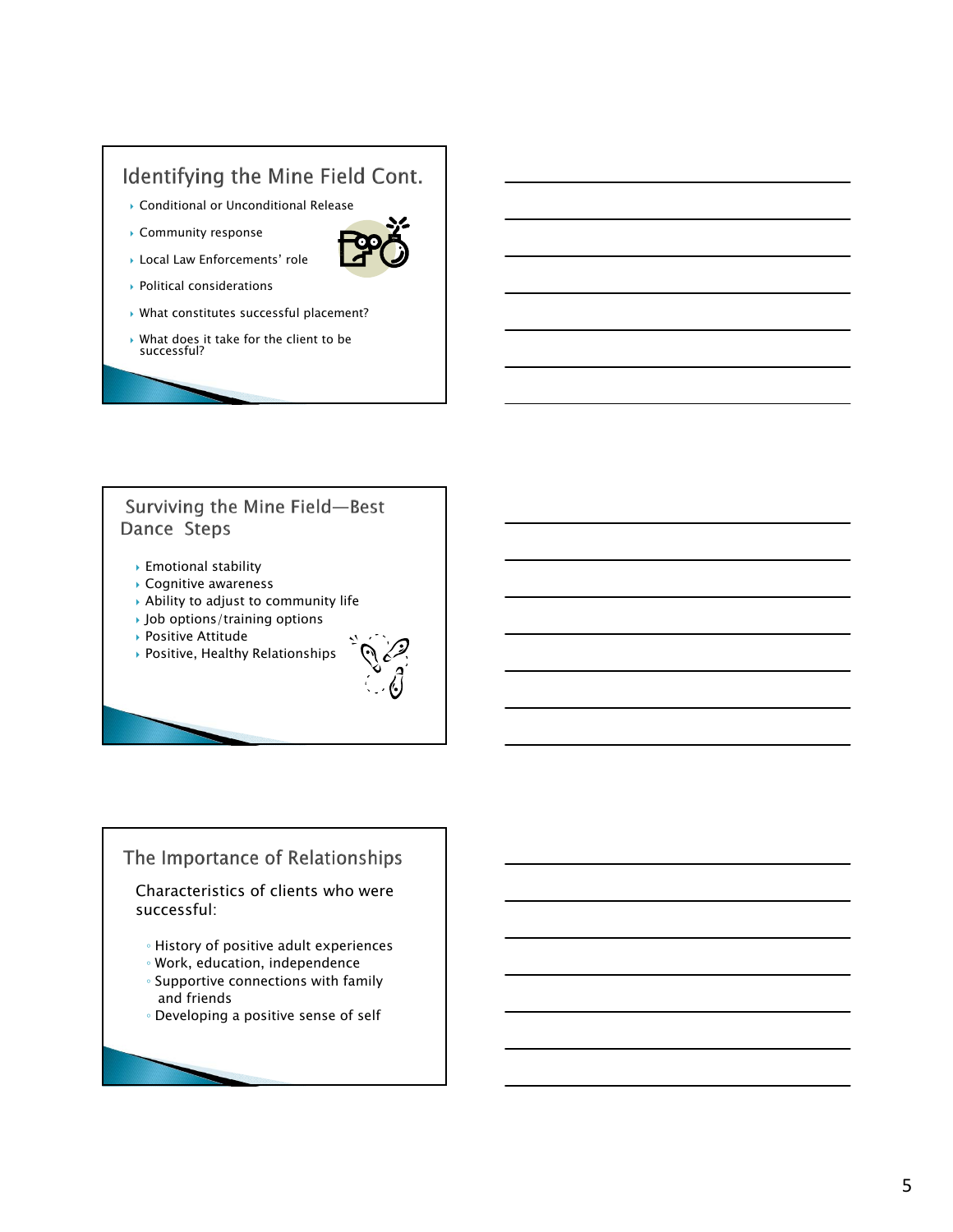





- Community
- ▶ Treatment providers
- ▶ For all of us as we explore our biases